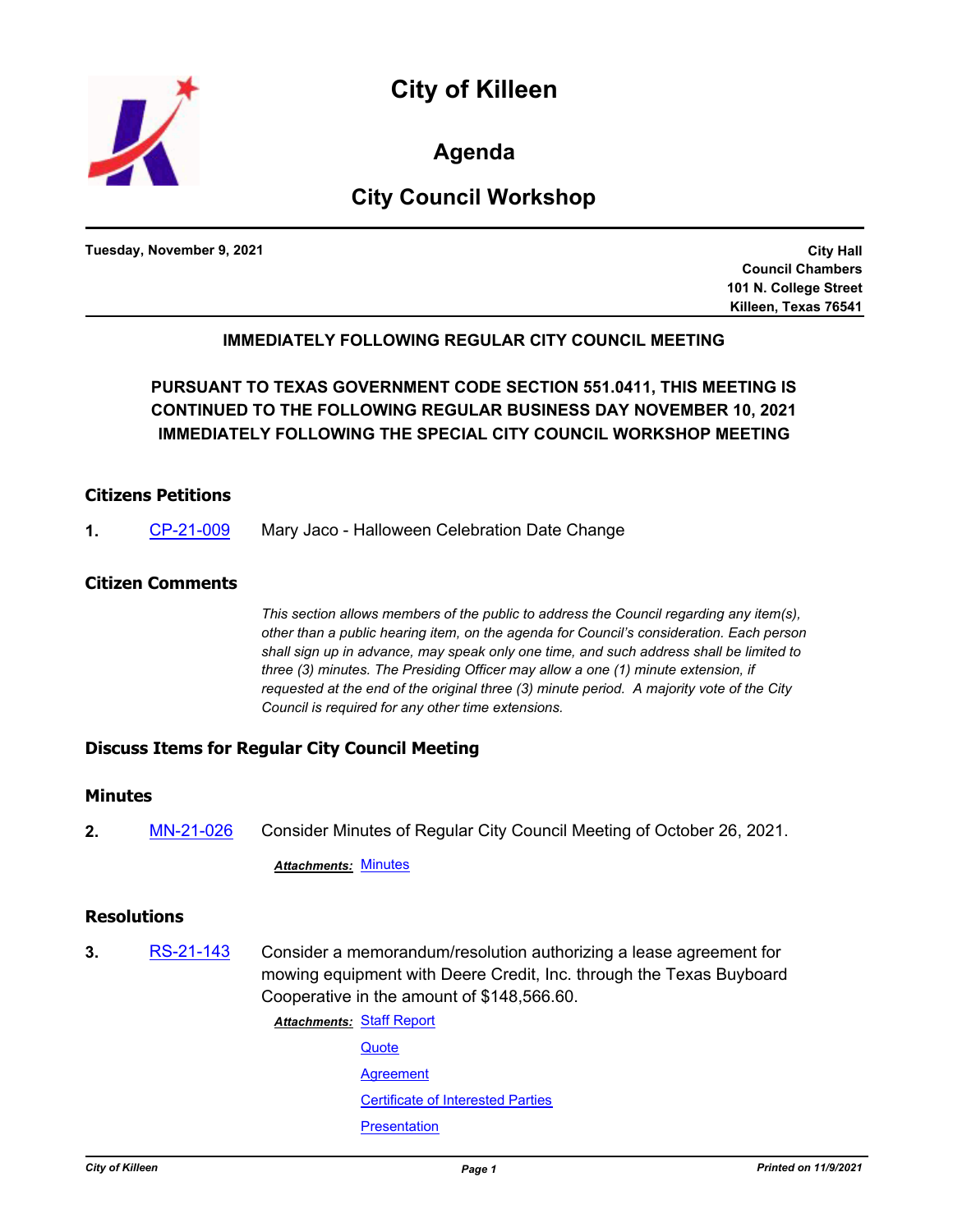**4.** [RS-21-144](http://killeen.legistar.com/gateway.aspx?m=l&id=/matter.aspx?key=5748) Consider a memorandum/resolution awarding a contract to replace roofing at the transfer station to Final Solutions Roofing, LLC through the TIPS national purchasing cooperative in the amount of \$229,856.22.

> **Attachments: [Staff Report](http://killeen.legistar.com/gateway.aspx?M=F&ID=ec77acbb-b0e4-4ff4-bdd4-605c28da0e66.pdf) [Pictures](http://killeen.legistar.com/gateway.aspx?M=F&ID=2aebf3f9-dd0e-472f-97e5-4fcf4459d651.pdf) [Proposals](http://killeen.legistar.com/gateway.aspx?M=F&ID=e2c120ed-8450-4661-8c4e-9d7789b49049.pdf) [Agreement](http://killeen.legistar.com/gateway.aspx?M=F&ID=c33db8c4-13e8-463c-8e1a-d785bf0fe12f.pdf)** [Certificate of Interested Parties](http://killeen.legistar.com/gateway.aspx?M=F&ID=124fb66d-8c73-4ecb-add0-3eb4a49164ba.pdf) **[Presentation](http://killeen.legistar.com/gateway.aspx?M=F&ID=a527a508-2754-4db5-919e-3d16db37c452.pdf)**

**5.** [RS-21-145](http://killeen.legistar.com/gateway.aspx?m=l&id=/matter.aspx?key=5769) Consider a memorandum/resolution awarding Bid No. 22-04, Head Start Expansion-Avenue C Project to ASJ Construction, LLC in an amount not to exceed \$262,430.

> **Attachments: [Staff Report](http://killeen.legistar.com/gateway.aspx?M=F&ID=c5913a92-52d3-4cab-8f8a-2220eefc6b66.pdf)** [Bid Tab](http://killeen.legistar.com/gateway.aspx?M=F&ID=62441106-1343-4142-97ec-f5a25284d8a1.pdf) **[Letter of Obligation](http://killeen.legistar.com/gateway.aspx?M=F&ID=18cf8fee-47cf-4091-86d1-d1c7ab3d5062.pdf) [Contract](http://killeen.legistar.com/gateway.aspx?M=F&ID=c62d4145-a0ce-4ac8-af89-1b521b7701d5.pdf)** [Certificate of Interested Parties](http://killeen.legistar.com/gateway.aspx?M=F&ID=b09c370b-ae04-4faa-a629-bcd27a2a09a1.pdf) **[Presentation](http://killeen.legistar.com/gateway.aspx?M=F&ID=6b1dfd8c-d09c-46fb-8423-73fd57178907.pdf)**

**6.** [RS-21-146](http://killeen.legistar.com/gateway.aspx?m=l&id=/matter.aspx?key=5766) Consider a memorandum/resolution approving a grant agreement with the Boys & Girls Clubs of Central Texas in an amount not to exceed \$750,000.

**Attachments: [Staff Report](http://killeen.legistar.com/gateway.aspx?M=F&ID=287b5b1b-d26e-45e1-a614-6ea6deb833b0.pdf)** 

[Agreement](http://killeen.legistar.com/gateway.aspx?M=F&ID=15279a25-180d-4ce3-8b78-4e9eb6e5175a.pdf) [Certificate of Interested Parties](http://killeen.legistar.com/gateway.aspx?M=F&ID=58e3d0c7-97d9-4819-a718-360461bf241a.pdf) **[Presentation](http://killeen.legistar.com/gateway.aspx?M=F&ID=31d31db8-79a5-4e35-bf5c-b155bc2b3865.pdf)** 

**7.** [RS-21-147](http://killeen.legistar.com/gateway.aspx?m=l&id=/matter.aspx?key=5767) Consider a memorandum/resolution authorizing proceeding with issuance of certificates of obligation for street improvements and further directing the publication of notice of intention to issue combination tax and revenue certificates of obligation for street improvements.

**Attachments: [Staff Report](http://killeen.legistar.com/gateway.aspx?M=F&ID=27cd07c5-2c3a-46d8-9194-796f53516b19.pdf)** 

**[Resolution](http://killeen.legistar.com/gateway.aspx?M=F&ID=d40e25d1-ea69-4bd3-8e89-5ebbca10f025.pdf)** 

**[Presentation](http://killeen.legistar.com/gateway.aspx?M=F&ID=3f4a9a18-2e93-49bb-8363-5a331b327a97.pdf)** 

**8.** [RS-21-148](http://killeen.legistar.com/gateway.aspx?m=l&id=/matter.aspx?key=5768) Consider a memorandum/resolution expressing an official intent regarding the issuance of certificates of obligation for street improvements.

**Attachments: [Staff Report](http://killeen.legistar.com/gateway.aspx?M=F&ID=2e567e23-6fd8-4a42-9754-d5533fe63092.pdf)** 

**[Resolution](http://killeen.legistar.com/gateway.aspx?M=F&ID=ed003634-4715-4414-8592-28a011a45e13.pdf)** 

**[Presentation](http://killeen.legistar.com/gateway.aspx?M=F&ID=cae924a9-511c-4e23-835f-a162577d5b08.pdf)** 

**9.** [RS-21-149](http://killeen.legistar.com/gateway.aspx?m=l&id=/matter.aspx?key=5782) Consider a memorandum/resolution authorizing a professional services agreement for the design of the Gilmer Street reconstruction project with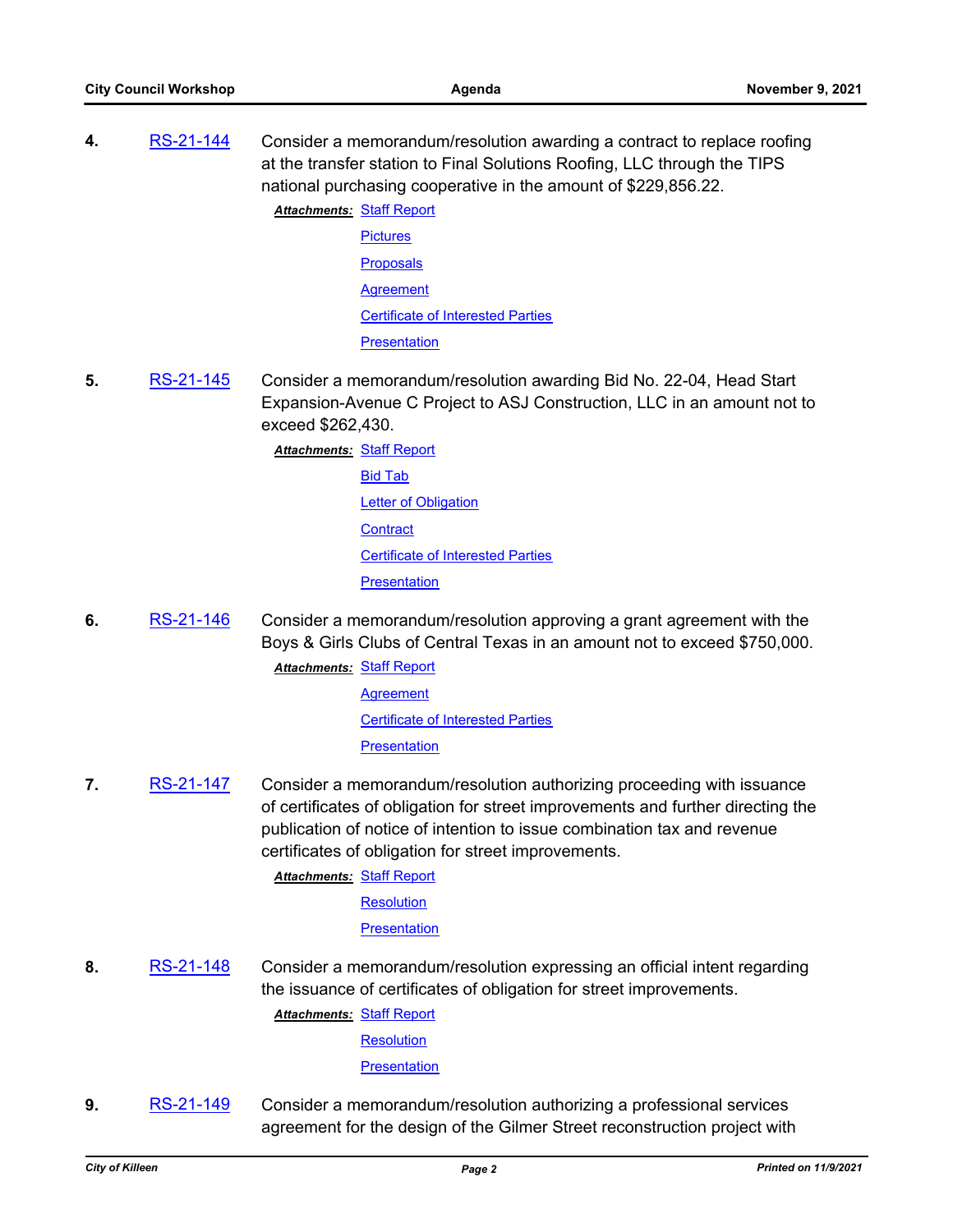#### KSA Engineers in the amount of \$658,710.

- **Attachments: [Staff Report](http://killeen.legistar.com/gateway.aspx?M=F&ID=eb8b5f11-60ca-4dc0-be39-a280bdd5f6ce.pdf)** [Proposal](http://killeen.legistar.com/gateway.aspx?M=F&ID=c369a542-204b-4d48-a3ba-d195d4e08763.pdf) **[Agreement](http://killeen.legistar.com/gateway.aspx?M=F&ID=ef94cd22-9d6f-4f9c-936c-4ec9875a5492.pdf)** [Certificate of Interested Parties](http://killeen.legistar.com/gateway.aspx?M=F&ID=b60d09c2-aba3-4f67-8569-49bb8233daad.pdf) **[Presentation](http://killeen.legistar.com/gateway.aspx?M=F&ID=81289d62-db23-4b13-9821-ac9f8a6ae78e.pdf)**
- **10.** [RS-21-150](http://killeen.legistar.com/gateway.aspx?m=l&id=/matter.aspx?key=5781) Consider a memorandum/resolution authorizing a professional services agreement for the design of the Bunny Trail street reconstruction project with Kimley-Horn and Associates, Inc., in the amount of \$421,550.

**Attachments: [Staff Report](http://killeen.legistar.com/gateway.aspx?M=F&ID=ff364db4-017b-453c-8f56-80238891eea1.pdf)** 

[Proposal](http://killeen.legistar.com/gateway.aspx?M=F&ID=14b7c297-1777-4b57-bb95-841d2ce68357.pdf) **[Agreement](http://killeen.legistar.com/gateway.aspx?M=F&ID=83f4e9a6-7f59-48d4-bd51-7f9e023a6a1a.pdf)** [Certificate of Interested Parties](http://killeen.legistar.com/gateway.aspx?M=F&ID=faeeda11-a024-4528-82d3-15e866c164f8.pdf) **[Presentation](http://killeen.legistar.com/gateway.aspx?M=F&ID=c266897d-d948-40ba-9935-c6d3d670ca11.pdf)** 

## **Ordinances**

**11.** [OR-21-025](http://killeen.legistar.com/gateway.aspx?m=l&id=/matter.aspx?key=5644) Consider an ordinance amending the corporate city limits of the City of Killeen to disannex approximately 26.57 acres of land out of the K. Erhard Survey, Abstract No. 292, being generally located east of the terminus of Hollow Drive and declaring said land to no longer be a part of said City.

**Attachments: [Staff Report](http://killeen.legistar.com/gateway.aspx?M=F&ID=354ee971-8aac-45f4-aaa6-ee6e740e86cb.pdf)** 

**[Maps](http://killeen.legistar.com/gateway.aspx?M=F&ID=abb0fe36-63e3-40a4-85bf-39ce05e8d2b3.pdf)** [Petition for Disannexation](http://killeen.legistar.com/gateway.aspx?M=F&ID=211e11ab-714b-4074-bbe4-7d43fd4ce90b.pdf) **[Ordinance](http://killeen.legistar.com/gateway.aspx?M=F&ID=7ed71fe6-6cd7-46c9-aa17-42278a04c0ce.pdf) [Presentation](http://killeen.legistar.com/gateway.aspx?M=F&ID=28b88ef9-4348-4c02-a8e2-c14cfba4bba8.pdf)** 

## **Public Hearings**

- **12.** [PH-21-063](http://killeen.legistar.com/gateway.aspx?m=l&id=/matter.aspx?key=5725) HOLD a public hearing and consider an ordinance requested by Mitchell & Associates, Inc. on behalf of Centroplex Builders, L.L.C. (Case #Z21-32) to rezone approximately 12.39 acres out of the Morris Subdivision Phase Two, Lots 11-23, Block 7; Lots 13-30, Block 8; and Lots 2, 14, and part of Lot 15, Block 2 from "RM-1" (Residential Modular Home Single Family District), "R-3" (Multi-Family Residential District), and "B-3" (Local Business District) to "R-2" (Two Family Residential District). The properties are located at 1102-1106 Karen Drive, 1101-1306 Nina Drive, 3202-3216 Ricks Road, and 1002 and 1010 Anna Lee Drive, Killeen, Texas.
	- **Attachments: [Staff Report](http://killeen.legistar.com/gateway.aspx?M=F&ID=b76e2b4c-3905-4f68-9e57-4037cbc32545.pdf)** 
		- **[Maps](http://killeen.legistar.com/gateway.aspx?M=F&ID=c88872db-7a0a-4383-bb06-3ac2c1f1f469.pdf) [Minutes](http://killeen.legistar.com/gateway.aspx?M=F&ID=b26fb4b4-c453-4093-8079-e35b3836464b.pdf) [Ordinance](http://killeen.legistar.com/gateway.aspx?M=F&ID=4ad6bcdf-3cdc-4010-a3bb-6976471dc389.pdf)**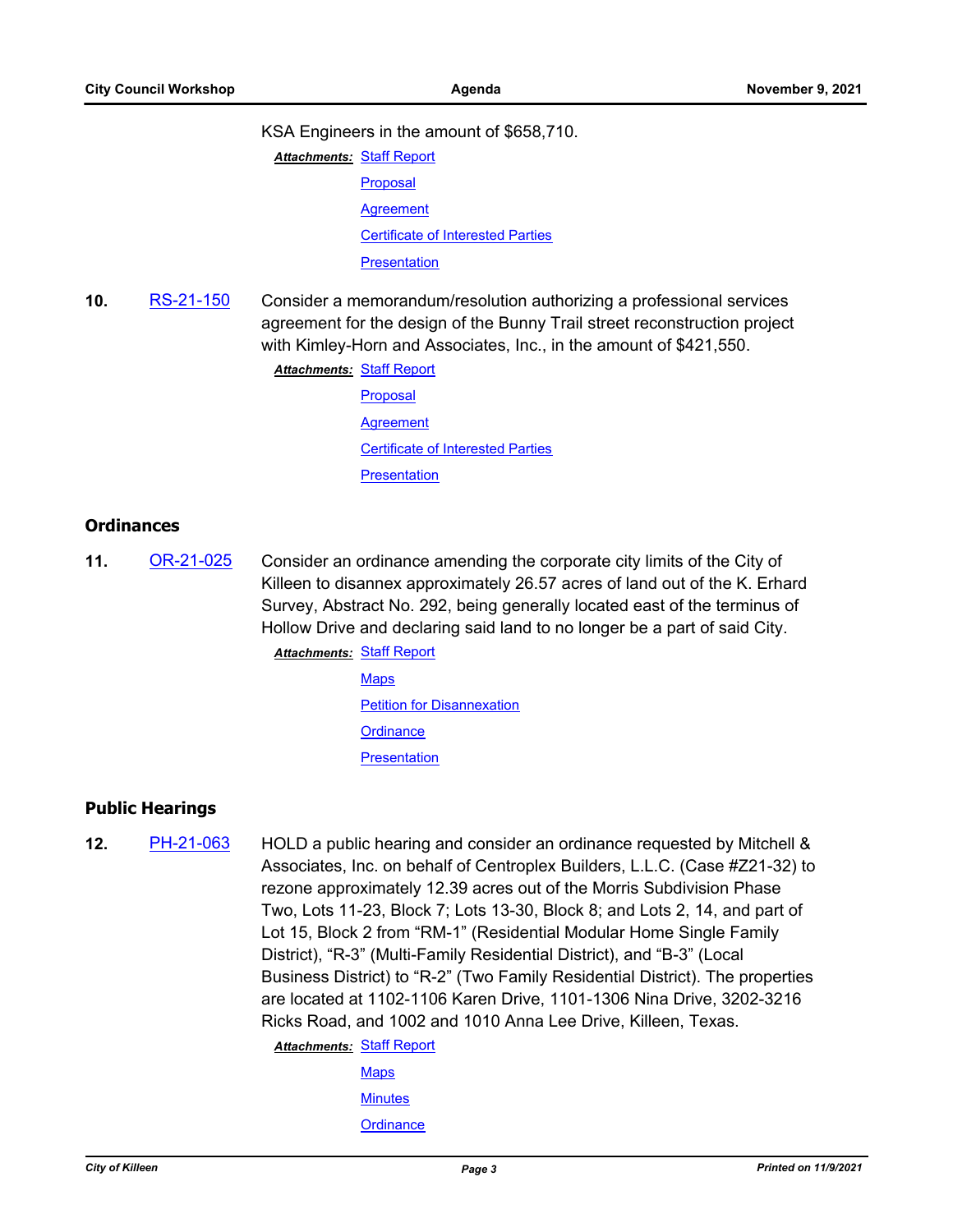[Zoning Exhibit](http://killeen.legistar.com/gateway.aspx?M=F&ID=33e89d26-27c7-4f74-b490-ee5f273dc51d.pdf) [LOMR](http://killeen.legistar.com/gateway.aspx?M=F&ID=2ac48f00-0e4d-47d2-abf4-e23bfbbd0c7b.pdf) **[Responses](http://killeen.legistar.com/gateway.aspx?M=F&ID=7497398d-7eaa-400d-aa7f-ba93cc1f9a14.pdf) [Considerations](http://killeen.legistar.com/gateway.aspx?M=F&ID=0239712c-1ecf-4929-9749-c98c4f88fd0d.pdf) [Presentation](http://killeen.legistar.com/gateway.aspx?M=F&ID=78941018-29b6-46ed-9746-7bdbd1bc6963.pdf)** 

**13.** [PH-21-064](http://killeen.legistar.com/gateway.aspx?m=l&id=/matter.aspx?key=5765) HOLD a public hearing and consider an ordinance amending the FY 2022 Annual Budget of the City of Killeen to increase revenue and expense accounts in the Solid Waste Fund.

> **Attachments: [Staff Report](http://killeen.legistar.com/gateway.aspx?M=F&ID=cb38fb57-d6a9-485e-8b3c-80e611ccb233.pdf) [Ordinance](http://killeen.legistar.com/gateway.aspx?M=F&ID=0232d053-7a7a-49cc-8ed2-4b53ced84f68.pdf)**

**[Presentation](http://killeen.legistar.com/gateway.aspx?M=F&ID=09fb7337-26c2-4bca-a879-f14205fa235c.pdf)** 

## **Items for Discussion at Workshop**

**14.** [DS-21-142](http://killeen.legistar.com/gateway.aspx?m=l&id=/matter.aspx?key=5784) Discuss Development Standards

**Attachments: [Draft Ordinance](http://killeen.legistar.com/gateway.aspx?M=F&ID=843a2def-a901-4390-826a-ae884e6a2cfe.pdf) [Presentation](http://killeen.legistar.com/gateway.aspx?M=F&ID=b83d276e-07fc-4109-8bed-13356e8d7798.pdf)** 

## **Adjournment**

*I certify that the above notice of meeting was posted on the Internet and on the bulletin boards at Killeen City Hall and at the Killeen Police Department on or before 5:00 p.m. on November 3, 2021.*

*Lucy C. Aldrich, City Secretary* 

*\_\_\_\_\_\_\_\_\_\_\_\_\_\_\_\_\_\_\_\_\_\_\_\_\_\_\_\_\_\_\_*

*The public is hereby informed that notices for City of Killeen meetings will no longer distinguish between matters to be discussed in open or closed session of a meeting. This practice is in accordance with rulings by the Texas Attorney General that, under the Texas Open Meetings Act, the City Council may convene a closed session to discuss*  any matter listed on the agenda, without prior or further notice, if the matter is one that *the Open Meetings Act allows to be discussed in a closed session.*

*This meeting is being conducted in accordance with the Texas Open Meetings Law [V.T.C.A., Government Code, § 551.001 et seq.]. This meeting is being conducted in accordance with the Americans with Disabilities Act [42 USC 12101 (1991)]. The facility is wheelchair accessible and handicap parking is available. Requests for sign interpretive services are available upon requests received at least 48 hours prior to the meeting. To make arrangements for those services, please call 254-501-7700, City Manager's Office, or TDD 1-800-734-2989.*

#### **Notice of Meetings**

*The Mayor and/or City Council have been invited to attend and/or participate in the following meetings/conferences/events. Although a quorum of the members of the City Council may or may not be available to attend this meeting, this notice is being posted*  to meet the requirements of the Texas Open Meetings Act and subsequent opinions of